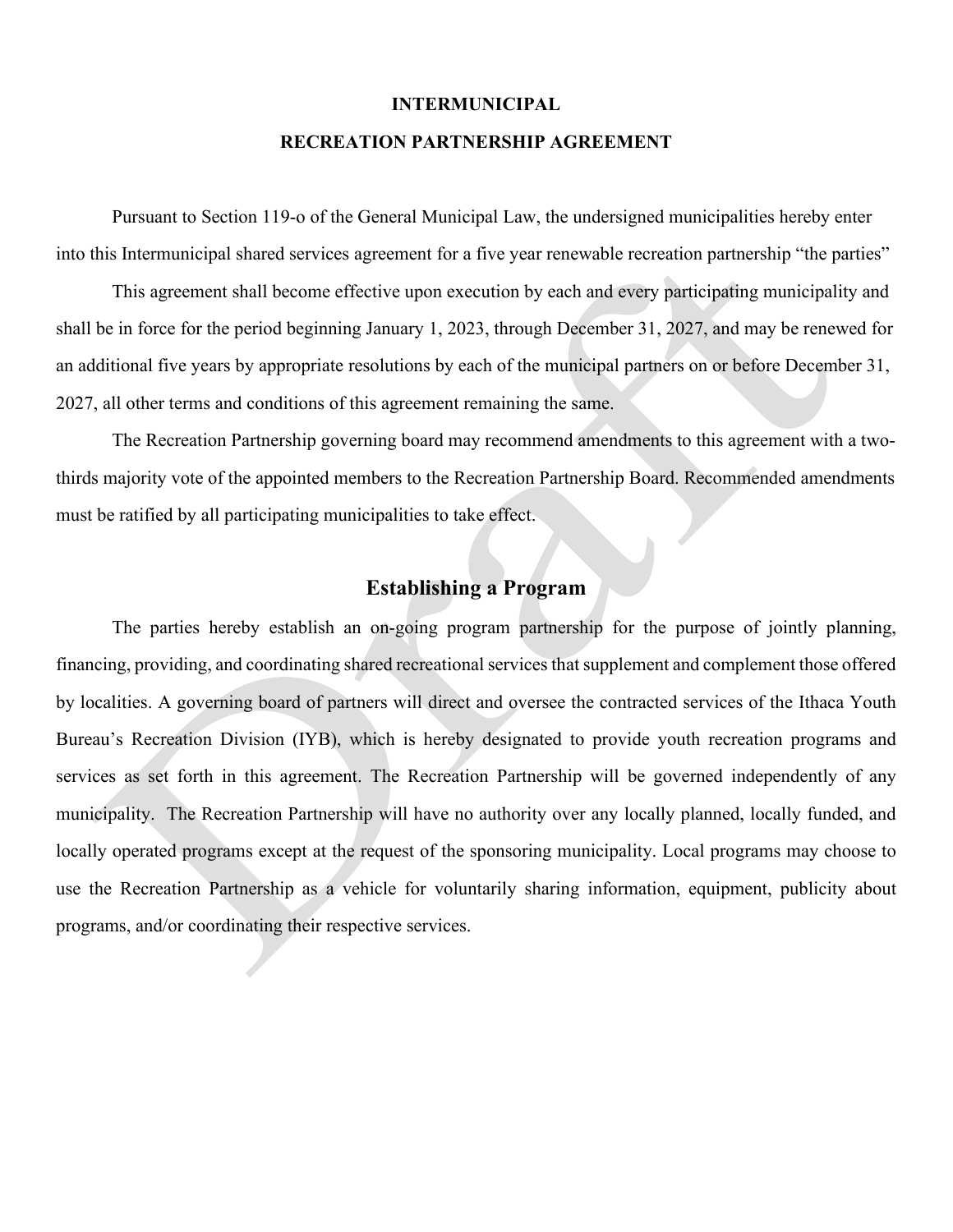## **Sharing Program Costs**

Fees, sponsorships, grants, and the use of volunteers are not enough to cover the cost of running Recreation Partnership programs and services. A municipal contribution from all municipal partners is necessary to balance the budget. In order to fairly distribute these costs, the Partners agree to the following cost-sharing formula.

The cost sharing formula allocates the annual net operating costs of programs into four equal shares. The City of Ithaca agrees to pay one quarter of the net operating cost, the Town of Ithaca agrees to pay one quarter, and the County agrees to pay one quarter. The smaller municipalities agree to share the remaining quarter.

The cost for each smaller municipality shall be calculated using an index that combines the previous year's assessed value of its taxable properties in the Ithaca School District and its share of program participation averaged over the past three years. This formula, which assigns the assessed value twice the weight of participation, was selected for several reasons. First, the weighting of assessed value was used as a measure of each municipality's ability to pay for services. Second, the formula recognizes that children from the Ithaca City School District have been significant users of the services and a number of municipalities have been concerned about providing equitable support to all their youth. Third, the use of Ithaca City School District properties as opposed to the municipalities' full assessment, acknowledges that towns like Dryden, Ulysses, Groton, and Newfield also invest significantly in their own local recreation programs, which are used primarily by children from their own school districts. A chart outlining the 2022 approved municipal contribution is attached as Appendix 1; an updated version of this chart including the worksheet shall be given to each partnership municipality for each of the remaining 4 years of this agreement by or before January 15 of each year. **To determine future contributions:**

- A) The Recreation Partnership Board shall review preliminary budget projections in June and July and decide on the acceptable net program cost for the upcoming year by the end of July. The budget projections should coincide with other municipal and county budget deadlines.
- B) During the budget development process, each Recreation Partnership Board member shall discuss the municipal payments needed with its municipality to determine if the budget adopted by the Recreation Partnership Board is feasible. If any municipality has an objection to the proposed payment they should notify the Recreation Partnership Board as soon as possible.

C) The Recreation Partnership Board may re-examine the basis for cost allocation and may recommend amendments to this agreement to be ratified by all partners. Any changes would take effect for the following fiscal year.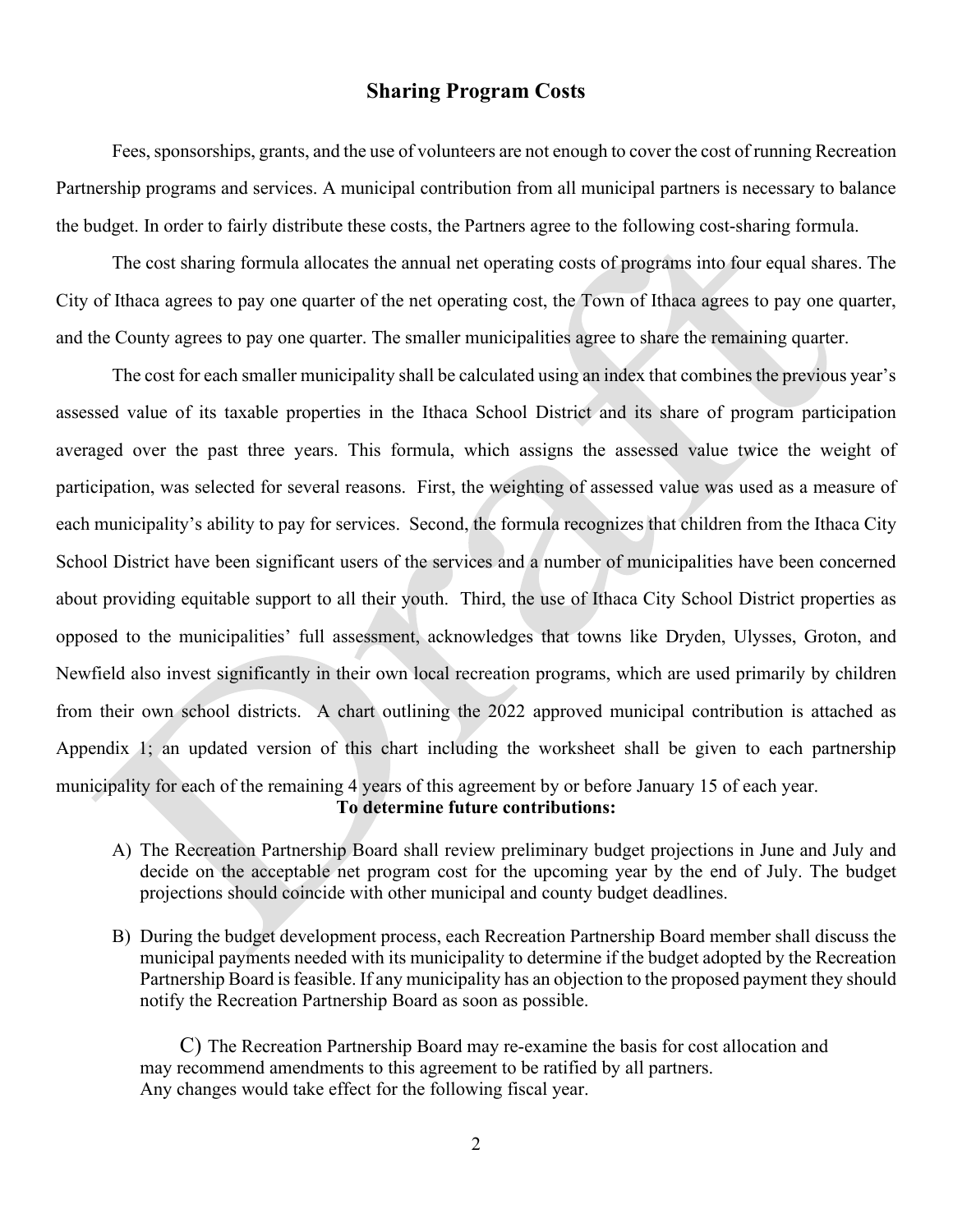#### **Governance**

**Name:** The governing board shall be called the Recreation Partnership Board

**Membership:** The Recreation Partnership Board shall have a total of 14 voting members. The partners include: Towns of Caroline, Danby, Dryden, Enfield, Groton, Ithaca, Newfield and Ulysses, the Village of Lansing, City of Ithaca and Tompkins County. Each participating municipality will have one seat on the governing board, except as provided below. The Recreation Partnership Board recommends that these seats be filled with an elected official willing and able to make policy decisions. When deemed necessary by a municipal board, an unelected lay designee who has the confidence of that municipal board may be appointed.

In addition, the City of Ithaca, the Town of Ithaca, and Tompkins County shall appoint one additional representative each to reflect their greater investment in the Partnership. These additional appointed representatives may be elected or lay members. The Recreation Partnership Board may determine if it wants to create any non-voting at-large seats to add expertise or coordinating links to other key stakeholder groups. Municipalities shall designate their representatives and an alternate for each seat by certified resolution to be maintained on file with the Tompkins County Youth Services Department. An alternate may vote in the absence of the municipality's designated member.

Members will serve one-year terms at the pleasure of their municipal board and may be reappointed.

The Recreation Partnership Board will elect its own officers: a Chair and a Vice chair.

### **Roles of the Recreation Partnership Board**

The Recreation Partnership Board shall operate under its own by-laws that have been ratified by all municipal partners. Future amendments to the by-laws that are not inconsistent with this agreement shall be made by a majority vote of the entire Recreation Partnership Board provided that the proposed amendment has been presented for consideration of the Recreation Partnership Board at the preceding regular meeting. In addition, the proposed by laws amendment must be mailed or emailed to all members at least ten days before the meeting at which the proposed change is to be voted upon. An amended copy of the by-laws will be sent to each municipal clerk and chief elected official for their records.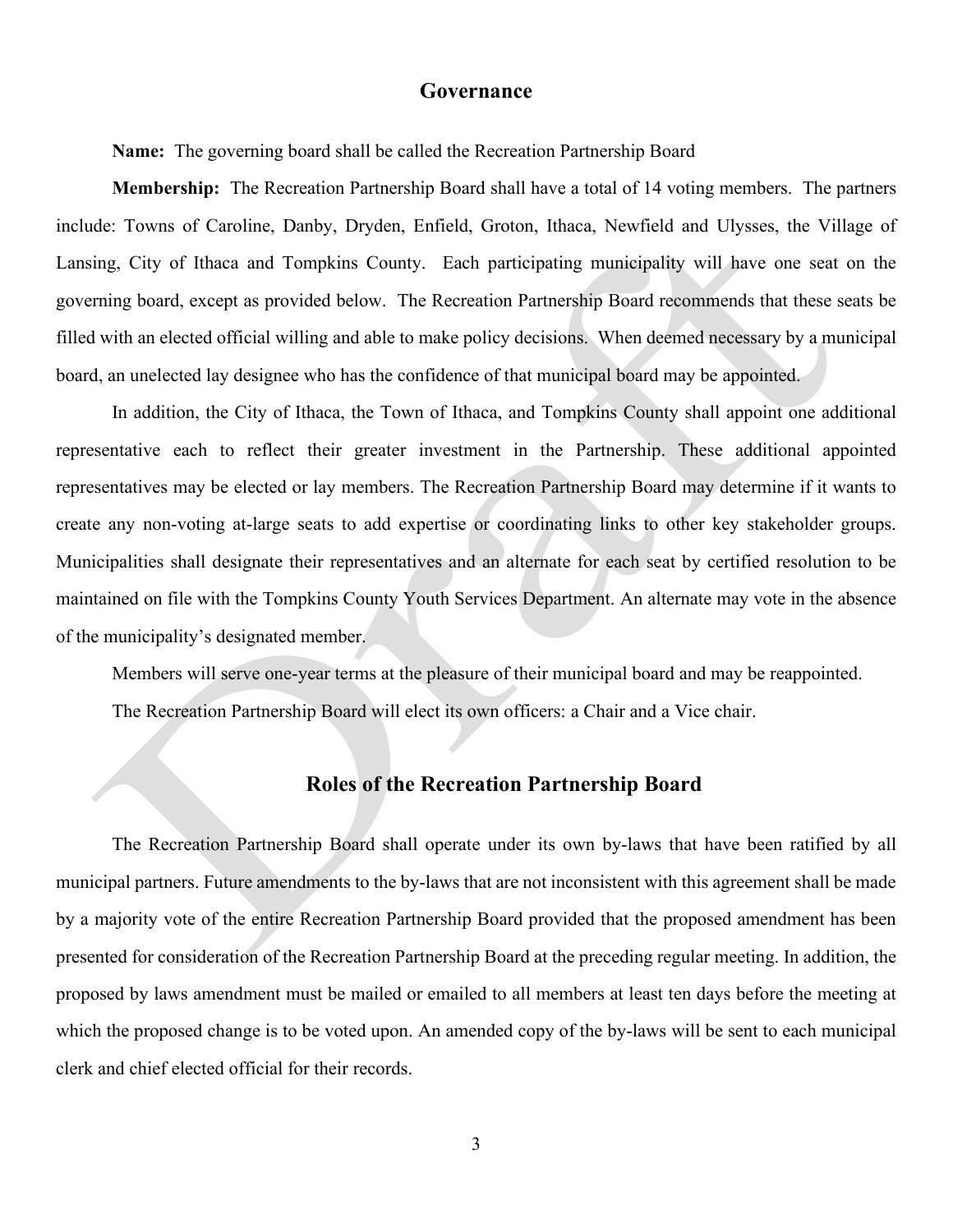The Recreation Partnership Board will develop a work plan of key policy, program**,** future amendments, and planning issues to be addressed annually.

The Recreation Partnership Board urges municipal boards to include the proposed costs recommended by the Recreation Partnership Board in their tentative municipal budgets.

The Recreation Partnership Board shall set program and budget priorities, approve the net operating budget for programs, recommend goals for generating additional and/or alternative revenues, set fees, and adopt guidelines for scholarships and fiscal targets,. The Recreation Partnership Board shall determine its own meeting schedule but it shall meet no fewer than six times a year to review progress toward goals, address policy questions and review performance data and finances to assure that provider(s) are meeting the goals and expectations of the partners.

The Recreation Partnership Board in conjunction with Ithaca Youth Bureau Staff will annually evaluate system-wide performance goals using an agreed upon performance measurement system to enable the Ithaca Youth Bureau to improve services.

Recreation Partnership Board representatives will be required to make regular reports to their municipalities including, but not limited to, annual budget guidelines and program services.

### **Roles of officers**

The Chair shall develop the agenda in consultation with the Tompkins County Youth Services Department staff and the Ithaca Youth Bureau, chair the meetings, represent the Recreation Partnership Board at intermunicipal or public meetings, and assist as needed in contract negotiations to implement the wishes of the Recreation Partnership Board.

The Vice Chair shall act in the absence of the Chair.

#### **Role of Fiscal Agent and Staff Support**

The participating municipalities will make their payments to Tompkins County on a schedule agreeable to all partners. Tompkins County's fiscal officer will have custody of the funds and make payments to the Ithaca Youth Bureau as authorized by the Recreation Partnership Board. The funds will be managed as a separate program within the Tompkins County Youth Services Department budget.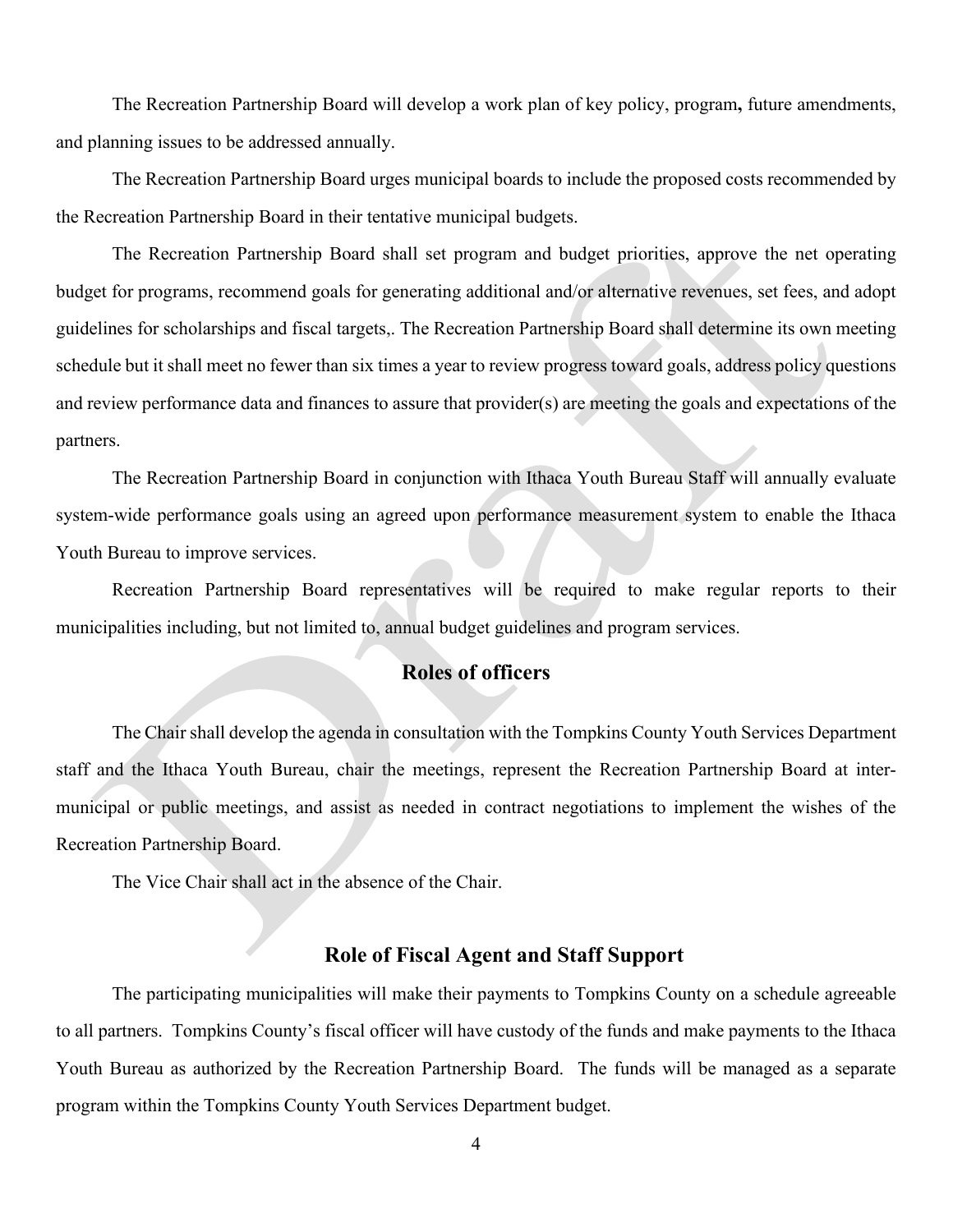# **Roles of Tompkins County Youth Services Department**

Staff from the Tompkins County Youth Services Department will work in close cooperation with the

Recreation Division of the Ithaca Youth Bureau to provide support to the Recreation Partnership Board that

includes:

- coordination of orientation of new members to the Partnership and its services;
- orientation to the roles of the Recreation Partnership Board and its members;
- assistance in developing an annual work plan of priority planning, and collecting performance measurement data
- assistance in developing policy options and guidelines for the Board's action as needed to implement the work plan;
- preparation of meeting agendas in consultation with the Board chair and Ithaca Youth Bureau staff;
- preparation of meeting minutes
- preparation of contracts with the Ithaca Youth Bureau as authorized by the Recreation Partnership Board;
- coordination with the Ithaca Youth Bureau to assure that their program policy questions that require Recreation Partnership Board decisions are acted on in a timely way;
- Authorization of payments per Recreation Partnership Board authorized contracts after audit of claims pursuant to Tompkins County procedure.
- Assistance to the Recreation Partnership Board in monitoring and evaluating providers, as requested.
- Staff support to Recreation Partnership Board to implement work plan.

## **Roles of Recreation Program Provider Ithaca Youth Bureau**

The City of Ithaca as provider will be responsible for:

- providing the programs and services authorized by the Recreation Partnership Board in compliance with all relevant laws and safety regulations;
- providing a yearly summary of participation and periodically highlighting any trends or significant changes in program participation, customer feedback, expenses or revenues for the Recreation Partnership Board;
- providing adequate liability coverage as determined by the County and the Recreation Partnership Board for approved programs and defending, indemnifying and holding the participating municipalities harmless; harmless from all actions, omissions and claims caused by the provider's acts or omissions in connection with its responsibilities under this agreement
- tracking and reporting expenses and revenues as outlined in the contract;
- tracking participation in formats and on a schedule requested by or acceptable to the Recreation Partnership Board;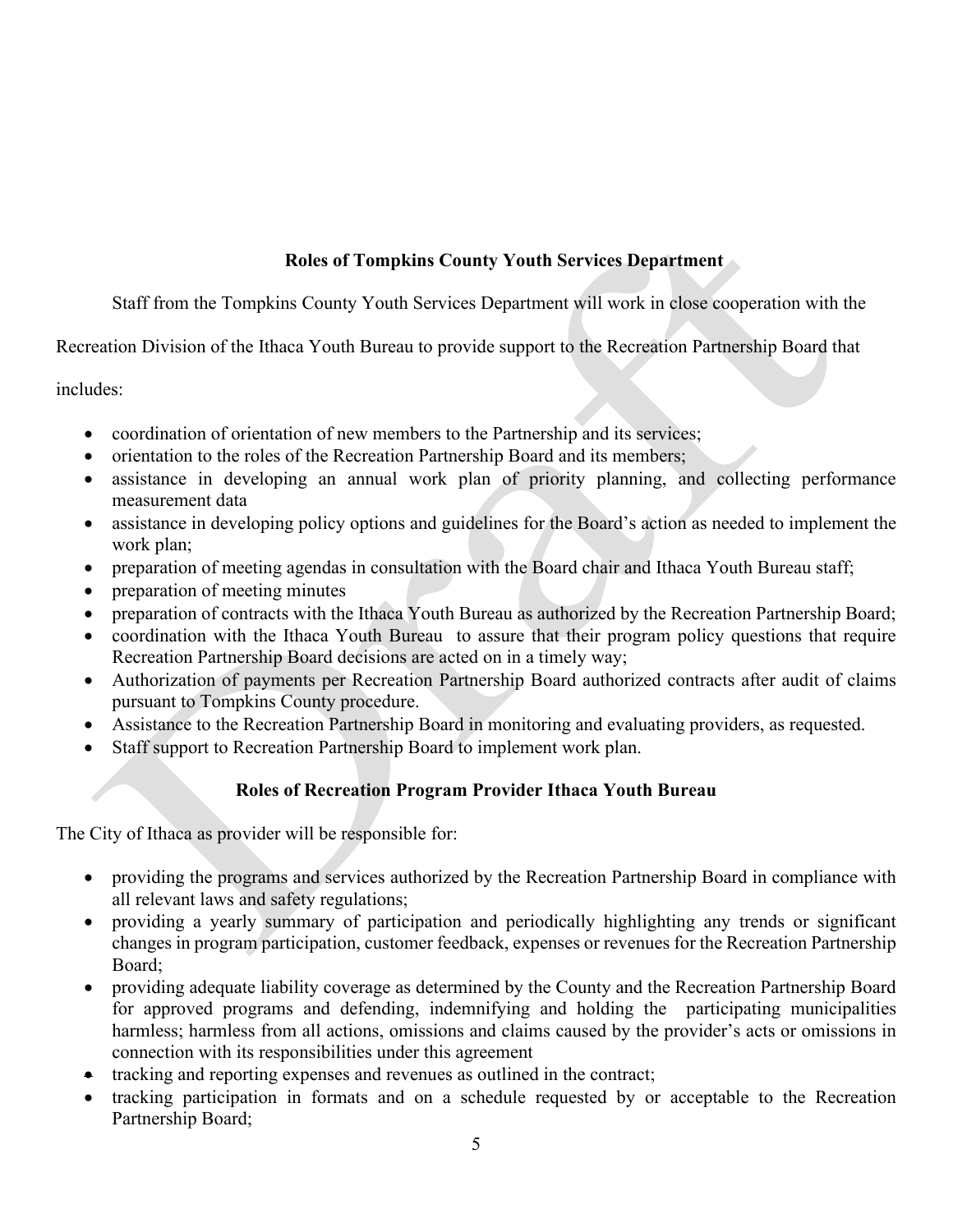- recommending programs or changes to improve services and/or lower costs;
- Working with the Tompkins County Youth Services Department to present any policy questions and options related to programs or financing that require Recreation Partnership Board action.

### **FISCAL AND ADMINISTRATIVE ACCOUNTABILITY**

**Role and Relationship of the City of Ithaca:** As a member, the City will be responsible for one quarter of the program costs. Like other members, it will make a payment to Tompkins County for its share of the approved budget. Like Tompkins County and the Town of Ithaca, it will have two seats on the governing board. Like other members, it may ask or convene local advisory committees to recommend the kinds of recreation services they want for the residents of their own municipality.

As a provider selected to operate programs, the City of Ithaca's Youth Bureau will hire/contract staff as needed within the approved budget to provide services authorized by the Recreation Partnership Board. As a provider, the City will use its own facilities and may enter into agreements with other municipal partners or agencies to use other facilities throughout the partnership for approved programs.

As a provider, the Ithaca Youth Bureau may sub-contract with other persons or entities to provide programs under this agreement. Due consideration shall be given to appropriateness and safety of the programs and the providers. Any such sub-contractors must carry adequate insurance as determined by the City and the Recreation Partnership Board against liability for personal injury and/or property damage.

As a provider, the Ithaca Youth Bureau will keep a separate account of partnership funds and report in a format and on a timetable requested by the Recreation Partnership Board.

• **Role of Tompkins County:** Tompkins County is the fiscal agent for the Partnership and the County's fiscal officer shall have custody of the money and made available for expenditure under this agreement. The County shall invoice municipalities based on the agreed-on cost allocation and payment schedule. The Tompkins County Youth Services Department will administer those funds in accordance with the wishes of the Recreation Partnership Board by creating and managing the contract with the Ithaca Youth Bureau and making approved payments.

The Ithaca Youth Bureau will continue to be responsible for tracking line item expenses and program revenues and will provide this information in a format required by the Recreation Partnership Board.

### **Fiscal accountability**

As a condition of this agreement, the Ithaca Youth Bureau shall maintain records of expenses and revenues as required by the Recreation Partnership Board. The Ithaca Youth Bureau shall prepare financial reports in a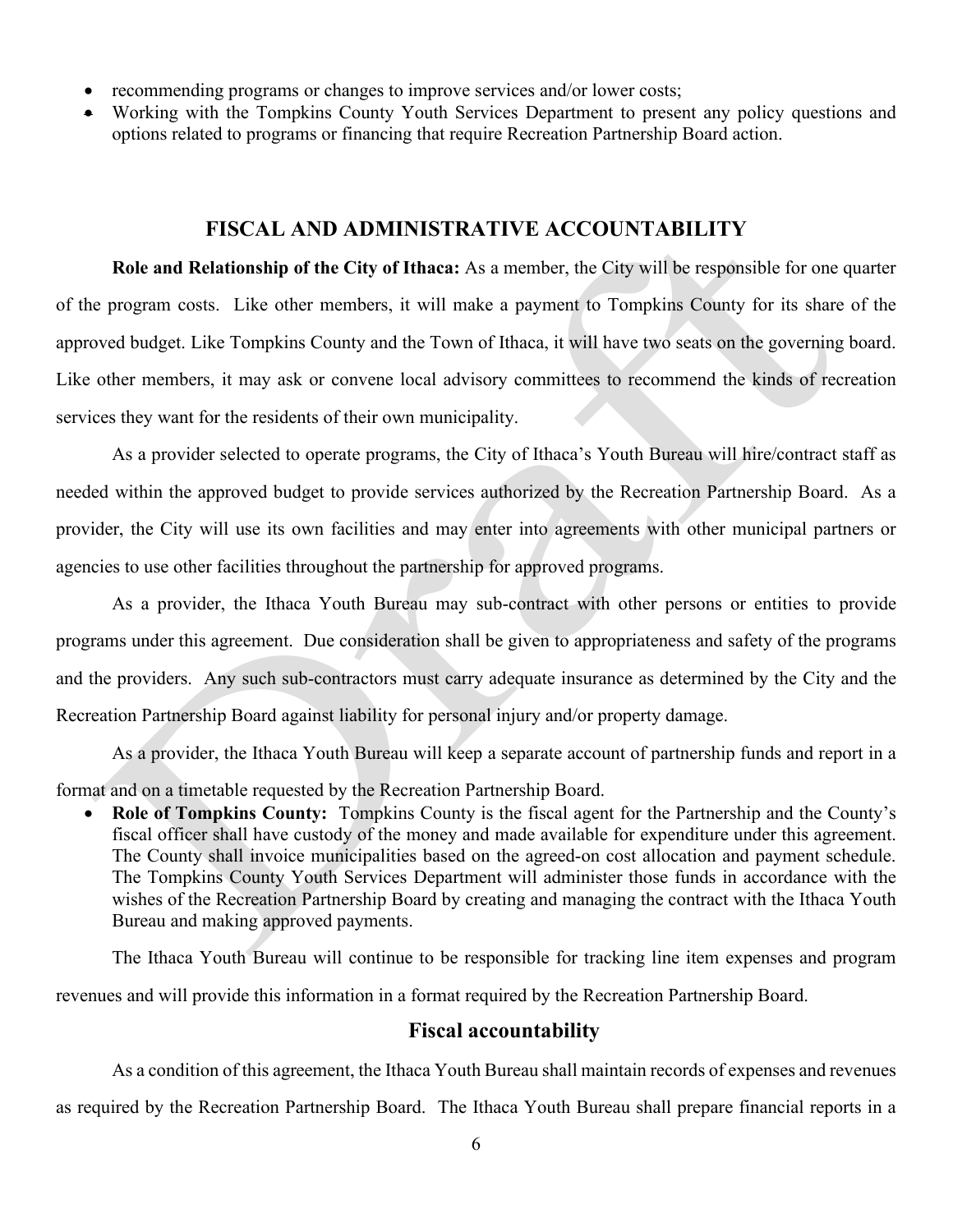format that satisfies the governing board which includes proposed budget and year–to-date cumulative expenses and revenues. The County shall pay the Ithaca Youth Bureau 100% of the agreed-upon contract amount to provide approved programs. The County shall make the annual payments in three equal amounts by April 30<sup>th</sup>, September  $30<sup>th</sup>$ , and January  $15<sup>th</sup>$ .

### **How Municipalities Join or Leave the Partnership**

**Joining:** If any non-participating municipality in Tompkins County chooses to join after this agreement goes into effect, the Recreation Partnership Board will calculate the cost for a new member and the board will determine the effective date of membership. After signing this Agreement the new municipality will be invited to appoint one elected official or designee and an alternate to serve as a voting member on the Recreation Partnership Board, and the size of the Recreation Partnership Board shall increase by one. For the first year, the Recreation Partnership Board will determine if the additional municipal contribution will change the already agreed-on municipal contribution for the current partners and if so by how much, subject to approval by all of the municipal boards.

**Leaving:** A member municipality may elect to withdraw from the Recreation Partnership. The municipality seeking to withdraw must notify the Recreation Partnership Board in writing and commit to making its contribution for the following year. E.g., a municipality must notify the Recreation Partnership Board in writing any time in 2023 of its intention to withdraw at the end of December 2024.

If a municipality withdraws the Recreation Partnership will develop future budgets based on adjusted revenues and expenses.

By entering into this agreement, each municipality pledges to honor its contractual obligations to the other members and to abide by the notification policy herein described when it desires to leave the Recreation Partnership.

In 2022, the year prior to the agreement's end, the Recreation Partnership Board will review and update the agreement. Any municipality wishing to withdraw at the end of the agreement must notify the Recreation Partnership Board of its intention by June 2021.

#### **Participation in Programs by Residents on Non-Member Municipalities**

Residents from non-member municipalities are welcome to participate on a space-available basis. Since they are not contributing through local taxes to subsidize the programs, they will be charged a fee twice the rate charged to members.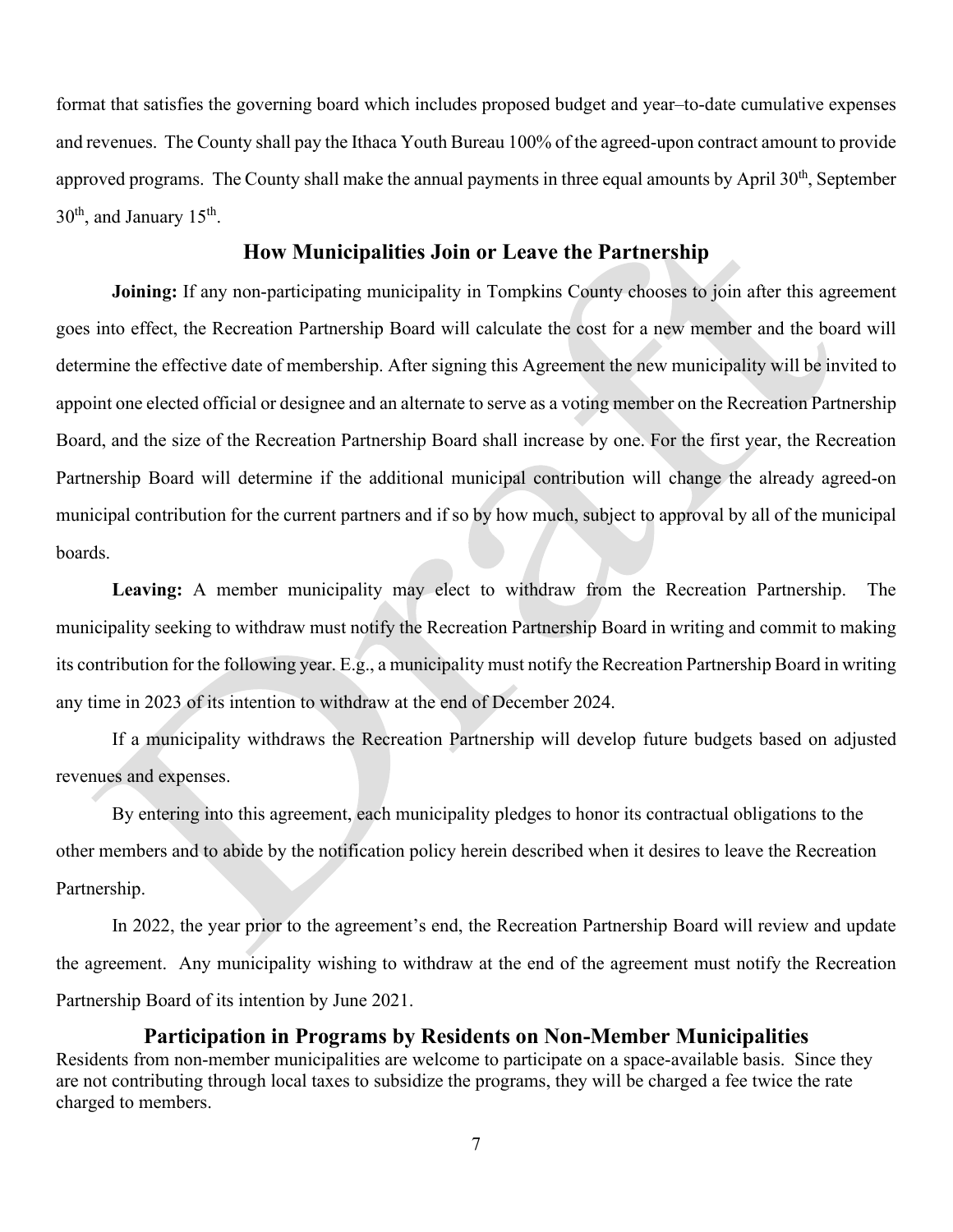| TOWN OF CAROLINE                                                                                                                                                                                                                                                                                                                                                                            |      |
|---------------------------------------------------------------------------------------------------------------------------------------------------------------------------------------------------------------------------------------------------------------------------------------------------------------------------------------------------------------------------------------------|------|
|                                                                                                                                                                                                                                                                                                                                                                                             |      |
| TOWN OF DANBY                                                                                                                                                                                                                                                                                                                                                                               |      |
|                                                                                                                                                                                                                                                                                                                                                                                             | date |
| TOWN OF DRYDEN                                                                                                                                                                                                                                                                                                                                                                              |      |
|                                                                                                                                                                                                                                                                                                                                                                                             | date |
| <b>TOWN OF ENFIELD</b>                                                                                                                                                                                                                                                                                                                                                                      |      |
|                                                                                                                                                                                                                                                                                                                                                                                             | date |
| TOWN OF GROTON                                                                                                                                                                                                                                                                                                                                                                              |      |
| by                                                                                                                                                                                                                                                                                                                                                                                          | DATE |
| TOWN OF ITHACA                                                                                                                                                                                                                                                                                                                                                                              |      |
| by                                                                                                                                                                                                                                                                                                                                                                                          |      |
| TOWN OF NEWFIELD                                                                                                                                                                                                                                                                                                                                                                            |      |
| $\begin{picture}(150,10) \put(0,0){\dashbox{0.5}(10,0){ }} \put(15,0){\circle{10}} \put(15,0){\circle{10}} \put(15,0){\circle{10}} \put(15,0){\circle{10}} \put(15,0){\circle{10}} \put(15,0){\circle{10}} \put(15,0){\circle{10}} \put(15,0){\circle{10}} \put(15,0){\circle{10}} \put(15,0){\circle{10}} \put(15,0){\circle{10}} \put(15,0){\circle{10}} \put(15,0){\circle{10}} \put(15$ |      |

TOWN OF ULYSSES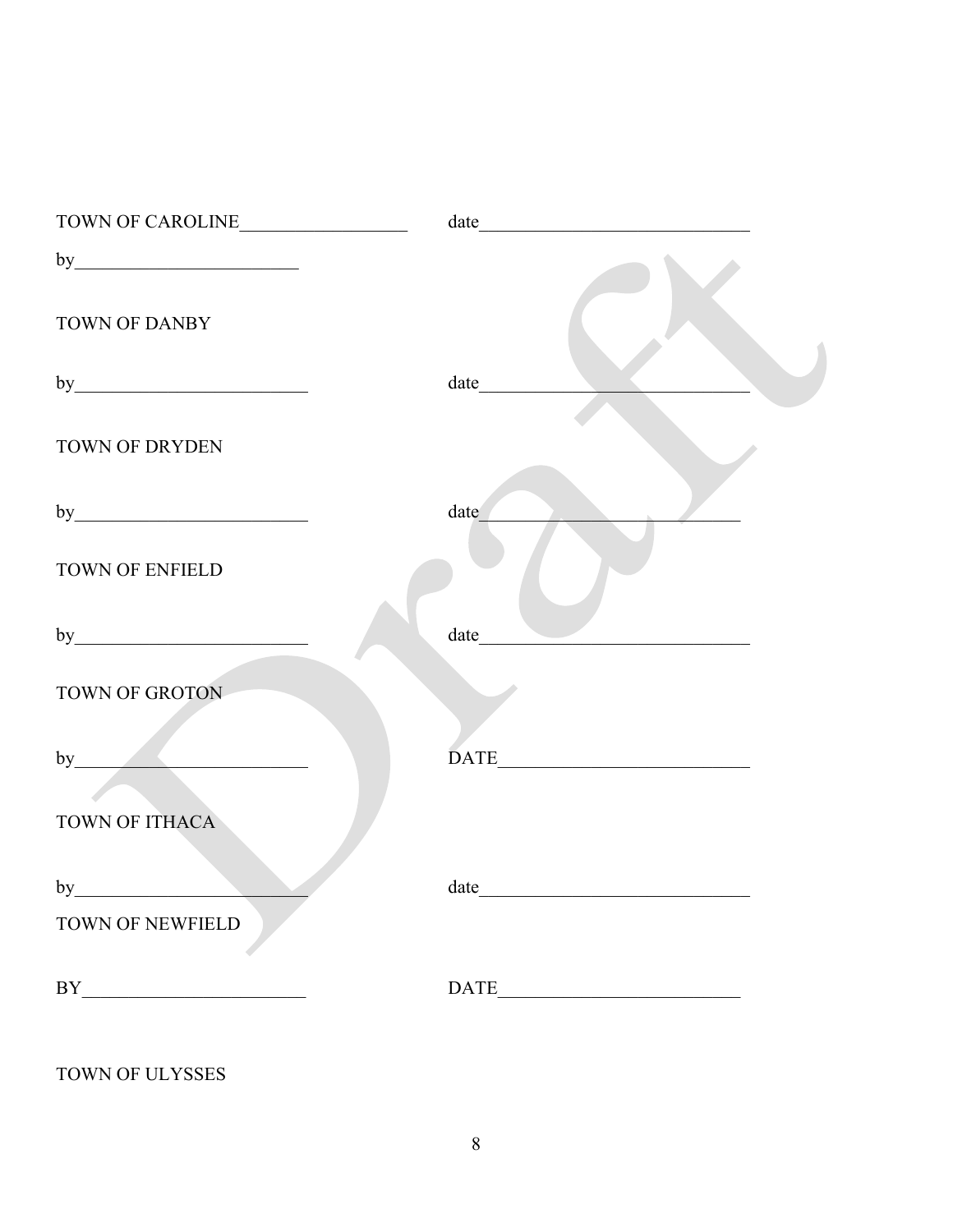| $\text{date}\underline{\hspace{2cm}}\text{---}\hspace{2cm}\underline{\hspace{2cm}}\text{---}\hspace{2cm}\underline{\hspace{2cm}}\text{---}\hspace{2cm}\underline{\hspace{2cm}}\text{---}\hspace{2cm}\underline{\hspace{2cm}}\text{---}\hspace{2cm}\underline{\hspace{2cm}}\text{---}\hspace{2cm}\underline{\hspace{2cm}}\text{---}\hspace{2cm}\underline{\hspace{2cm}}\text{---}\hspace{2cm}\underline{\hspace{2cm}}\text{---}\hspace{2cm}\underline{\hspace{2cm}}\text{---}\hspace{2cm}\underline{\hspace{2cm}}\text{---}\hspace{2cm}\underline{\hspace{2$ |
|-------------------------------------------------------------------------------------------------------------------------------------------------------------------------------------------------------------------------------------------------------------------------------------------------------------------------------------------------------------------------------------------------------------------------------------------------------------------------------------------------------------------------------------------------------------|
|                                                                                                                                                                                                                                                                                                                                                                                                                                                                                                                                                             |
|                                                                                                                                                                                                                                                                                                                                                                                                                                                                                                                                                             |
|                                                                                                                                                                                                                                                                                                                                                                                                                                                                                                                                                             |
|                                                                                                                                                                                                                                                                                                                                                                                                                                                                                                                                                             |
|                                                                                                                                                                                                                                                                                                                                                                                                                                                                                                                                                             |
| date                                                                                                                                                                                                                                                                                                                                                                                                                                                                                                                                                        |
|                                                                                                                                                                                                                                                                                                                                                                                                                                                                                                                                                             |
|                                                                                                                                                                                                                                                                                                                                                                                                                                                                                                                                                             |